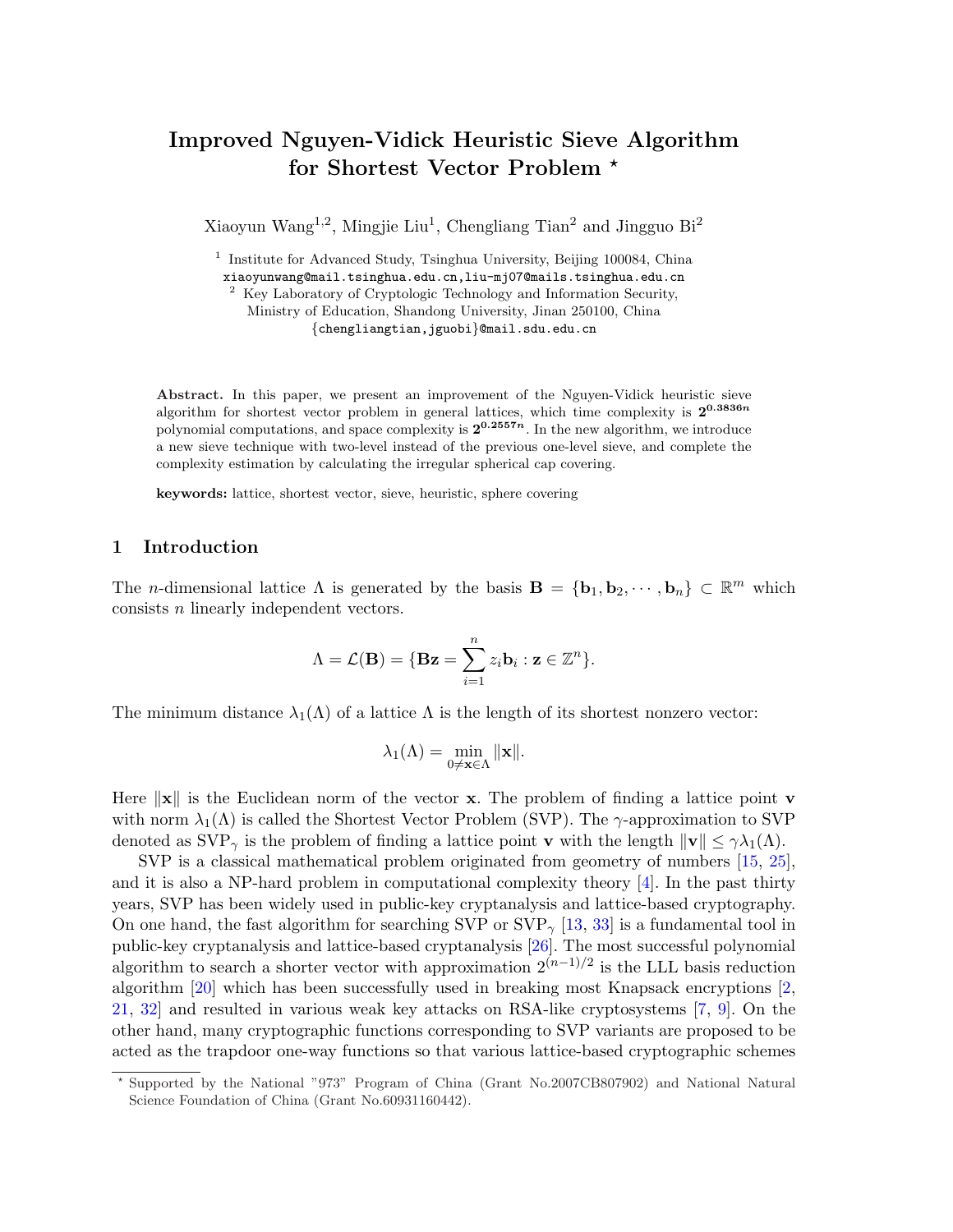are easy to be constructed  $[3, 6, 12, 31]$ . There are two popular cryptographic functions which are derived from SIS (small integer solution) problem and LWE (learning with errors) problem respectively, and it is noted that SIS and LWE can be reduced to an SVP variant–  $SIVP_{\gamma}$ (Shortest Independent Vectors Problem).

Today, fast searching shortest vector has become the most important focus point both on the security assessment and cryptanalysis in lattice-based cryptography. Because SVP is NP-hard, the exact algorithm to search for SVP is not expected to be polynomial time. So far, there are essentially two different types of algorithms for exact SVP: deterministic algorithms and randomized sieve algorithms.

The first deterministic algorithm for SVP is originated from the work of Pohst [36] and Kannan [19], which is named as deterministic enumeration algorithm. Its main idea is to enumerate all lattice vectors shorter than a fixed bound  $A > \lambda_1(\Lambda)$ , with the help of the Gram-Schmidt orthogonalization of the given lattice basis. Given an LLL-reduced basis as input, the algorithm of Fincke and Pohst  $[11]$  runs in time  $2^{O(n^2)}$ , while the worst-case complexity of Kannan's algorithm is  $n^{\frac{n}{2e}+o(n)}$  [16]. See the survey paper [1] for more details. Among the enumeration algorithms, the Schnorr-Euchner enumeration strategy [34] is the most important one used in practice, whose running time is  $2^{O(n^2)}$  polynomial-time operations where the basis is either LLL-reduced or BKZ-reduced. Recently, Gama, Nguyen and Regev propose a new technique called extreme pruning in enumeration algorithm to achieve exponential speedups both in theory and in practice [14]. All enumeration algorithms we mentioned above only require a polynomial data complexity.

A completely different deterministic algorithm for SVP is based on Voronoi cell computation which originally aimed at solving the Closest Vector Problem (CVP) [35]. Recently, Micciancio and Voulgaris [24] proposed an improved algorithm which is applicable to most lattice problems, including SVP, CVP and SIVP. The running time is  $O(2^{2n+o(n)})$  polynomialtime operations, where  $f = \widetilde{O}(g)$ , means  $f(n) \leq \log^c g(n) \cdot g(n)$  for some constant c and all sufficiently large  $n$ . This is so far the best known result in lattice computational complexity in the deterministic search setting.

Another type algorithm for exact SVP is the randomized sieve algorithm, which was first proposed in 2001 by Ajtai, Kumar and Sivakumar [5] (AKS sieve algorithm). The sieve method reduces upper bound of the time to  $2^{O(n)}$  at the cost of  $2^{O(n)}$  space. In [30] Regev got the first constant estimation with time  $2^{16n+o(n)}$  and space  $2^{8n+o(n)}$ , and further decreased to time  $2^{5.90n+o(n)}$  and space  $2^{2.95n+o(n)}$  by Nguyen and Vidick [28]. Micciancio and Voulgaris utilized the bound estimation of sphere packing [17], and improved both the time and space complexity to  $2^{3.40n+o(n)}$  and  $2^{1.97n+o(n)}$  respectively [23], and further reduced to  $2^{3.199n+o(n)}$ and space  $2^{1.325n+o(n)}$  by combining with ListSieve technique. By implementing the birthday attack on the sieved shorter vectors in a small ball with the radius  $3.01\lambda_1(\Lambda)$ , Pujol and Stehlé give a sieve algorithm to search SVP with the time complexity  $2^{2.465n+o(n)}$  [29].

Besides the above algorithms, there is a more practical searching algorithm which is heuristic under a natural random assumption. Nguyen and Vidick [28] presented the first heuristic variant of AKS sieve [5] with time  $2^{0.415n}$  and space  $2^{0.2075n}$ , which is so far the fastest randomized sieve algorithm. It is remarked that, Micciancio and Voulgaris [23] also described a heuristic ListSieve called Gauss Sieve, which performed fairly well in practice but the upper bound time complexity of this sieve is still unknown.

In this paper, we present an improved heuristic randomized algorithm which solves SVP with time  $2^{0.3836n}$  and space  $2^{0.2557n}$ . The main idea of the algorithm is to collect shorter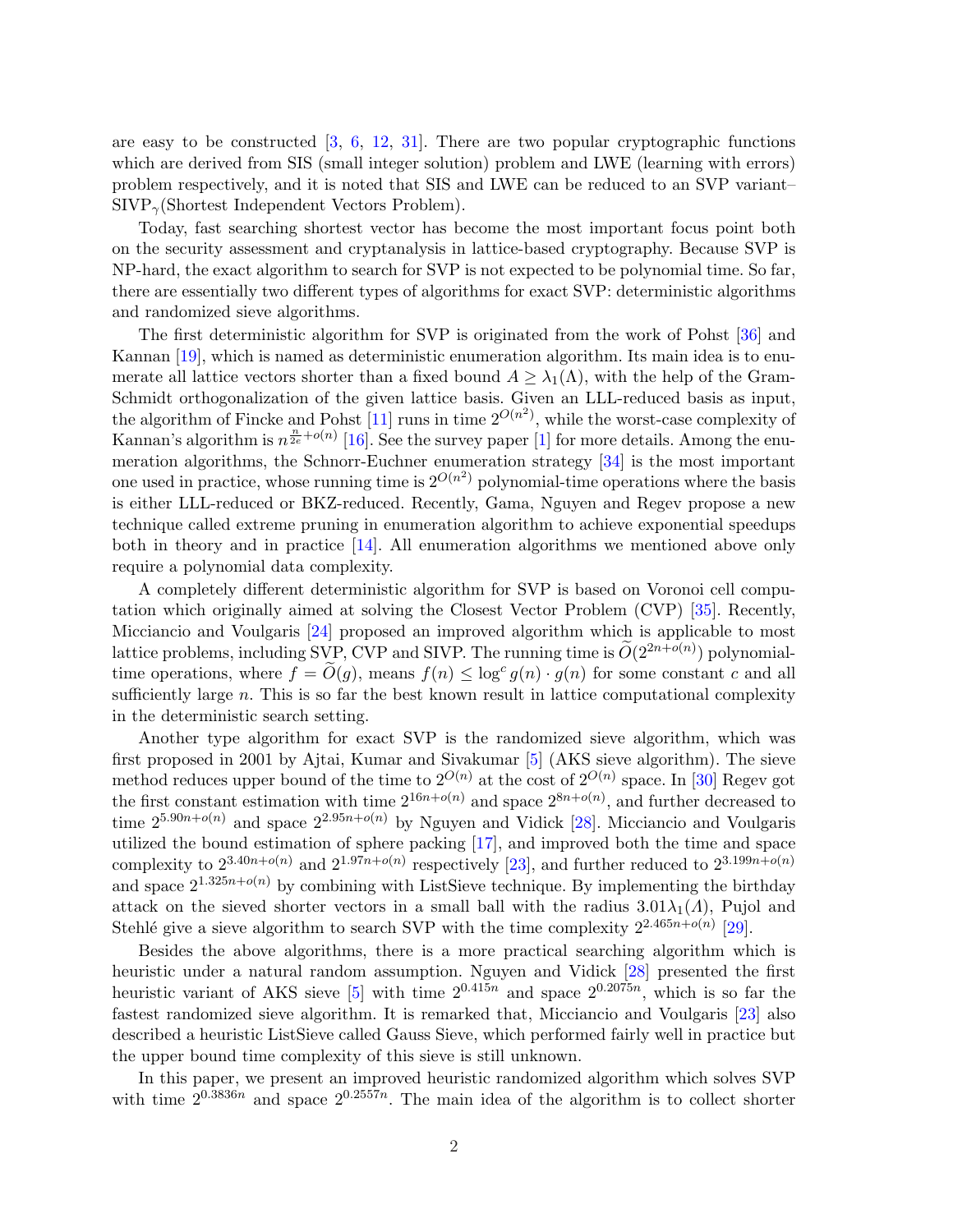vectors by two-level sieve. The estimation of the complexity is based on the computation of the irregular spherical cap covering which comes from the intersection of a spherical surface and two balls.

This paper is organized as follows: Section 2 gives some notations and preliminaries. The new algorithm is introduced in Section 3. We present a proof of the algorithm complexity in Section 4. Conclusions are given in Section 5.

## 2 Notations and Preliminaries

- $\omega(f(n))$  represents a function growing faster than  $cf(n)$  for any  $c > 0$ .
- $\Theta(f(n))$  is a function that has the same order as  $f(n)$ , when  $n \to \infty$ .
- Let  $S^n = {\mathbf{x} \in \mathbb{R}^n} \mid {\mathbf{x}} = 1}$  be the unit sphere in  $\mathbb{R}^n$ .
- $B_n(\mathbf{x}, r)$  denotes the *n*-dimensional ball centered at **x** with radius r, and is simplified as  $B_n(r)$  when center is the origin.
- $\kappa_n$  is the volume of the unit Euclidean *n*-dimensional ball.
- $C_n(\gamma R) = {\mathbf{x} \in \mathbb{R}^n \mid \gamma R \le ||\mathbf{x}|| \le R}$  is a spherical shell in the ball  $B_n(R)$ .
- $B(\varphi, \mathbf{x}) = \{ \mathbf{y} \mid \langle \mathbf{x}, \mathbf{y} \rangle > \cos \varphi, \mathbf{y} \in S^n \}$  is the spherical cap with angle  $\varphi$  in  $S^n, \varphi \in (0, \frac{\pi}{2})$  $\frac{\pi}{2}$ .
- $\tilde{B}(\varphi, \mathbf{x}, \gamma) = \{ \mathbf{y} \mid \langle \mathbf{x}, \mathbf{y} \rangle > \cos \varphi, \mathbf{y} \in C_n(\gamma) \}$  is the spherical cap with height and angle  $\varphi$ in  $C_n(\gamma), \varphi \in (0, \frac{\pi}{2})$  $\frac{\pi}{2}$ .
- |A| represents its volume if A is a geometric body or its cardinality if A is a finite set.

We note that  $|S^n| = n\kappa_n$  it is well-known that

$$
\kappa_n = \frac{\pi^{\frac{n}{2}}}{\Gamma(\frac{n}{2} + 1)} = \begin{cases} \frac{\pi^k}{k!}, & n = 2k\\ \frac{2^{2k+1}k!\pi^k}{(2k+1)!}, & n = 2k+1 \end{cases}
$$

where  $\Gamma(z) = \int_0^\infty t^{z-1} e^{-t} dt$  is the gamma function.

Lemma 1. [8] Let  $\varphi \in (0, \frac{\pi}{2})$  $(\frac{\pi}{2})$ , and  $\mathbf{x} \in S^n$ , if  $\varphi \leq \arccos \frac{1}{\sqrt{2}}$  $\frac{1}{n}$ , then

$$
\frac{\kappa_{n-1}}{3\cos\varphi}(\sin\varphi)^{n-1} < |B(\varphi, \mathbf{x})| < \frac{\kappa_{n-1}}{\cos\varphi}(\sin\varphi)^{n-1}.
$$

Define  $\Omega_n(\varphi) = \frac{|B(\varphi, \mathbf{x})|}{|S^n|} = \frac{|\tilde{B}(\varphi, \mathbf{x}, \gamma)|}{|C_n(\gamma)|}$  $\frac{\tilde{\beta}(\varphi,\mathbf{x},\gamma)}{|C_n(\gamma)|}$ . From the facts that  $\sqrt{\frac{n}{2\pi}} < \frac{\kappa_{n-1}}{\kappa_n}$  $\frac{n-1}{\kappa_n}$  <  $\sqrt{n+1}$  $\frac{1}{2\pi}$ , the following corollary holds.

Corollary 1. [8] Let  $\varphi \in (0, \frac{\pi}{2})$  $(\frac{\pi}{2})$ , if  $\varphi \leq \arccos \frac{1}{\sqrt{2}}$  $\frac{1}{n}$ , then

$$
\frac{1}{3\sqrt{2\pi n}}\frac{1}{\cos\varphi}(\sin\varphi)^{n-1} < \Omega_n(\varphi) < \frac{1}{\sqrt{2\pi(n-1)}}\frac{1}{\cos\varphi}(\sin\varphi)^{n-1}.
$$

For any real  $s > 0$ , the Gaussian function on  $\mathbb{R}^n$  centered at **c** with parameter s is given as follows.

$$
\forall \mathbf{x} \in \mathbb{R}^n, \rho_{\mathbf{s},\mathbf{c}}(\mathbf{x}) = e^{-\pi \|(\mathbf{x}-\mathbf{c})/s\|^2}.
$$

The subscripts s and c are taken to be 1 and 0 (respectively) when omitted.

For any  $\mathbf{c} \in \mathbb{R}^n$ , real  $s > 0$ , and *n*-dimensional lattice  $\Lambda$ , define the discrete Gaussian distribution over  $\Lambda$  as:

$$
\forall \mathbf{x} \in \Lambda, D_{\Lambda, s, \mathbf{c}}(\mathbf{x}) = \frac{\rho_{\mathbf{s}, \mathbf{c}}(\mathbf{x})}{\rho_{\mathbf{s}, \mathbf{c}}(\Lambda)},
$$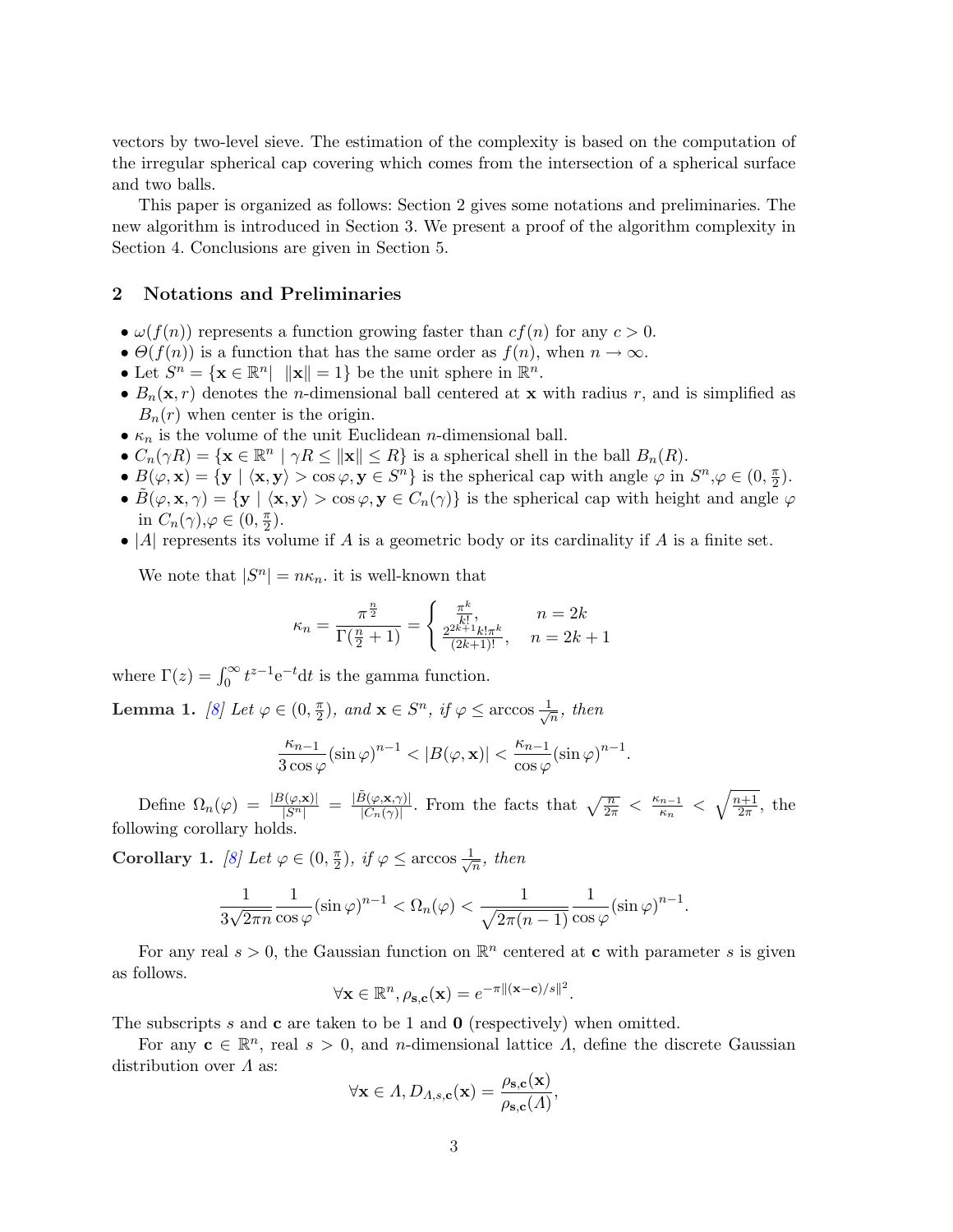where  $\rho_{\mathbf{s},\mathbf{c}}(A) = \sum_{x \in A} \rho_{\mathbf{s},\mathbf{c}}(\mathbf{x})$  for any countable set A.

A function  $\varepsilon(n)$  is negligible if  $\varepsilon(n) < 1/n^c$  for any  $c > 0$  and all sufficiently large n. Statistical distance between two distributions  $X$  and  $Y$  over a countable domain D is defined as  $\frac{1}{2} \sum_{d \in D} |X(d) - Y(d)|$ . We say two distributions (indexed by n) are statistically close if their statistical distance is negligible in  $n$ .

**Lemma 2.** [12] There is a probabilistic polynomial-time algorithm that, given a basis **B** of an n-dimensional lattice  $\Lambda = \mathcal{L}(\mathbf{B})$ , a parameter  $s \geq ||\tilde{\mathbf{B}}|| \omega(\sqrt{\log n})$ , and a center  $\mathbf{c} \in \mathbb{R}^n$ , outputs a sample from a distribution that is statistically close to  $D_{A, s, c}$ .

Similar to NV heuristic algorithm, our algorithm requires that the lattice points distribute in  $C_n(\gamma_2R)$  uniformly at any stage of the algorithm. We need to select the sample by applying Klein randomized variant of nearest plane algorithm [18] so that the initial chosen sample is indistinguishable from Gauss distribution. The distribution proof of Klein algorithm can be found in  $[12]$ .

# 3 Algorithm

Section 3.1 gives a brief description of Nguyen-Vidick heuristic sieve algorithm (NV algorithm). Then in section 3.2, under the same natural heuristic assumption as NV algorithm, we present a new algorithm with two-level sieve, which can output the shortest vector in time  $2^{0.3836n}$ .

### 3.1 Nguyen and Vidick's heuristic sieve algorithm

We start with the randomized algorithm proposed by Ajtai, Kummar and Sivakumar (AKS) sieve)[5]. The main idea of the algorithm is as follows: sample  $2^{O(n)}$  lattice vectors in a ball  $B_n(R)$  for  $R = 2^{O(n)}\lambda_1$ , then implement a partition and a sieve method to search enough shorter vectors within  $B_n(\gamma R)$ , for  $\gamma < 1$  without losing many vectors. R gets updated every time which is close to  $\lambda_1$  by a polynomial iterations, while the short vectors left are enough to get the shortest vector. Until now, the perturbation technique in sampling procedure is necessary to prove the successful probability of finding the shortest vector in all randomized algorithms. But the effect of perturbation in practice is unclear. In [28], Nguyen and Vidick presented a fast heuristic algorithm (NV algorithm) which collects the short vectors by directly sieving the chosen lattice vectors instead of sieving the lattice vectors derived from perturbed points. The NV algorithm has  $2^{0.415n}$  time and  $2^{0.2075n}$  space complexity.

In every sieve iteration of NV algorithm, the input is a set  $S$  of lattice vectors with maximal norm R which can be regarded as having the random distribution in  $C_n(\gamma R)$ . The main purpose of NV algorithm is to randomly select a subset  $C$  of  $S$  as the center points which are located in  $C_n(\gamma R)$ . The set C has enough points such that for any vector **a** in S, there is at least a point  $c \in C$  with  $a - c$  shorter than  $\gamma R$ .  $a - c$  is an output shorter vector in the iteration. In every iteration, the sieve captures a new set of vectors within the ball  $B_n(\gamma R)$  without losing many vectors by selecting available  $\gamma$  and the size of C, i.e. the upper norm bound of the set shrinks by  $\gamma$ . Then after a polynomial iterations, the shortest vector will be included in the sieved short vectors, and can be found by searching. The core of NV algorithm is the sieve in Algorithm 1.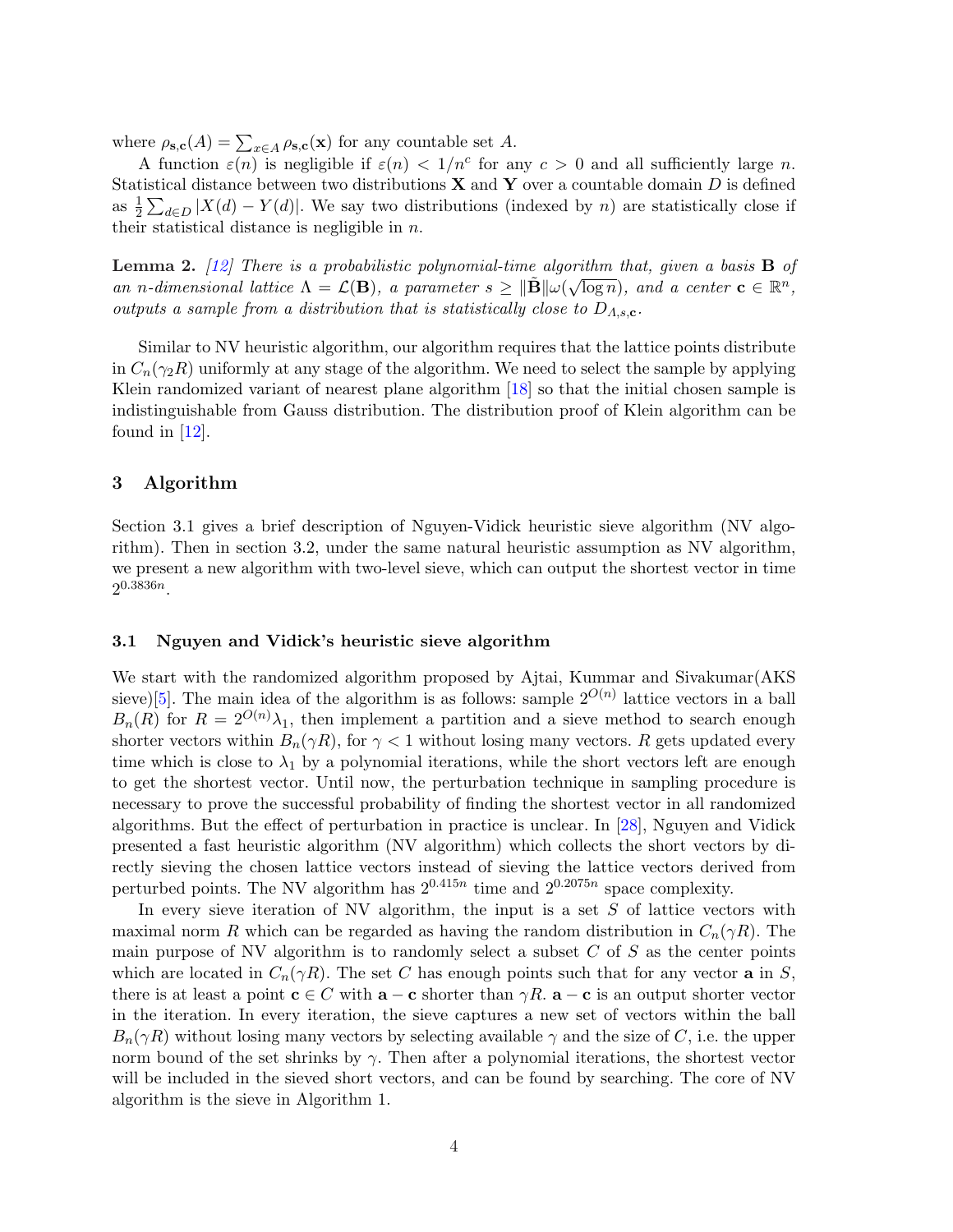The main part of the data complexity is determined by the upper size of the point centers C which should guarantee that after polynomial number of iterations the set S is not empty. The estimation of  $|C|$  is based on a natural assumption, and the experiments shows the assumption is rational.

Algorithm 1 The NV sieve **Input:** An subset  $S \subseteq B_n(R)$  of vectors in a lattice L, sieve factors  $\sqrt{\frac{2}{3}} < \gamma < 1$ . **Output:** A subset  $S' \subseteq B_n(\gamma R) \cap L$ . 1:  $R$  ← max<sub>v∈S</sub>  $||$ **v** $||$ .  $2: C \leftarrow \emptyset, S' \leftarrow \emptyset$ 3: for  $\mathbf{v}\in S$  do 4: if  $\|\mathbf{v}\| \leq \gamma R$  then 5:  $S' \leftarrow S' \cup \{v\}.$ 6: else 7: if  $\exists c \in C, ||\mathbf{v} - \mathbf{c}|| \leq \gamma R$  then 8:  $S' \leftarrow S' \cup \{v - c\}.$ 9: else 10:  $C \longleftarrow C \cup \{v\}$ 11: end if 12: end if 13: end for

**Heuristic Assumption:** At any stage in the Algorithm, the vectors in  $S \cap C_n(\gamma R)$  are uniformly distributed in  $C_n(\gamma R) = {\mathbf{x} \in \mathbb{R}^n : \gamma R \le ||\mathbf{x}|| \le R}.$ 

#### 3.2 New Sieve Algorithm

In NV algorithm, the time complexity is the square of space complexity. In order to achieve some balance between time and space, we try a new sieve method which in fact uses a two-level sieve. (Algorithm 3). Our algorithm also includes polynomial iterations, and each iteration consists of two level sieves. At the first level, we partition the lattice points in the spherical shell  $C_n(\gamma_2 R)$  into different big balls rather than small ones in Algorithm 1 (See Fig.1). In the second level, we cover every spherical cap (intersection of the big ball and  $C_n(\gamma_2R)$ ) using small balls which are centered at a lattice point in the same spherical cap. By comparing all the lattice points in the spherical cap with centers of every small ball, we can get some shorter vectors. Merging all the short vectors calculated in every spherical cap, we obtain the required short lattice vectors for the next iteration. It is clear that, the first level sieve needs less number of big balls which saves the comparing time. At the second level, each shorter vector is obtained by pair-wise difference among the lattice points in a spherical cap. This means that more data is required in order to get enough shorter vectors. In particular, the Heuristic Assumption in NV sieve guarantees the uniform distribution in  $S \cap C_n(\gamma R)$  which also supports our algorithm.

The frame of our algorithm is given in Algorithm 2. Instead of the shrink factor  $\gamma$  in NV sieve, we use two pivotal input parameters  $\gamma_1, \gamma_2$ . These parameters will be used to determine  $N$  and estimate the complexity and efficiency. In steps 1-5, we generate  $N$  lattice vectors within a proper length similar to NV sieve. Steps 6-11 are the key parts of our algorithm which reduce the norm of lattice vectors in S by a factor  $\gamma_2$  without significantly decreasing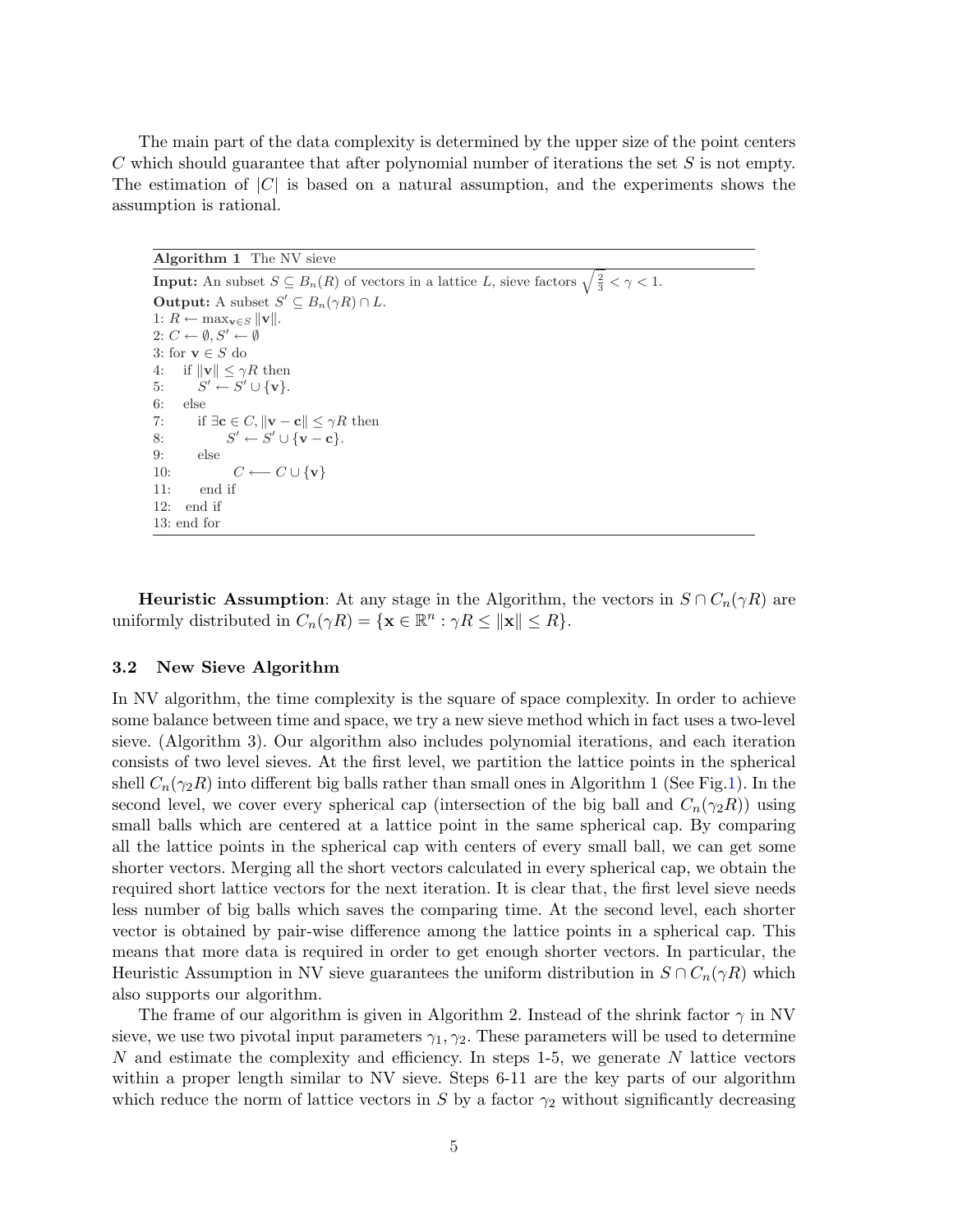





the size of S. This new sieve is different from any known sieve in which we put longer lattice vectors in different big balls firstly, then perform sieve again in separate big balls. The details will be given in Algorithm 3. This main loop repeats until the set  $S$  is empty, and the shortest vector in  $S_0$  is returned. The size of S decreases in two ways: firstly in Algorithm 3 the vector used as center vector is removed from S; secondly, in step 10 the appearance of zero vector vanishes some vectors. We will provide a detailed analysis to estimate the number of vectors that are got rid of from the process.

Algorithm 2 Finding short lattice vectors based on sieving **Input:** An LLL-reduced basis  $B = [b_1, \dots, b_n]$  of a lattice L, sieve factors  $\gamma_1, \gamma_2$  such that  $\frac{2}{3}$  <  $\gamma_2$  < 1 <  $\gamma_1$  <  $\sqrt{2}\gamma_2$ , and a number N. **Output:** A short non-zero vector of  $L$ . 1:  $S \leftarrow \emptyset$ . 2: for  $j = 1$  to N do 3:  $S \leftarrow S \cup \text{sampling}(B)$  using Klein's algorithm  $4 \cdot$  end for 5: Remove zero vector from S. 6:  $S_0 \leftarrow S$ 7: repeat 8:  $S_0 \leftarrow S$ 9:  $S \leftarrow$  latticesieve $(S, \gamma_1, \gamma_2)$  using algorithm 3. 10: Remove zero vector from S. 11: Until  $S = \emptyset$ 12: Compute  $\mathbf{v_0} \in S_0$  such that  $\|\mathbf{v_0}\| = \min{\{\|\mathbf{v}\|, \mathbf{v} \in S_0\}}$ 13: return  $v_0$ 

p Under the heuristic assumption, the collisions in step 10 of algorithm 2 are negligible until  $|B_n(R) \cap L| \leq |S \cap C_n(\gamma_2 R)|$  which means the upper bound of the norm get very close to the shortest length in lattice.

Two levels of center points are used in our sieve. Let  $C_1$  be the set of centers of big balls with radius  $\gamma_1 R$  in the first level, where  $\gamma_1 > 1$ . Since we can not get the short vectors in a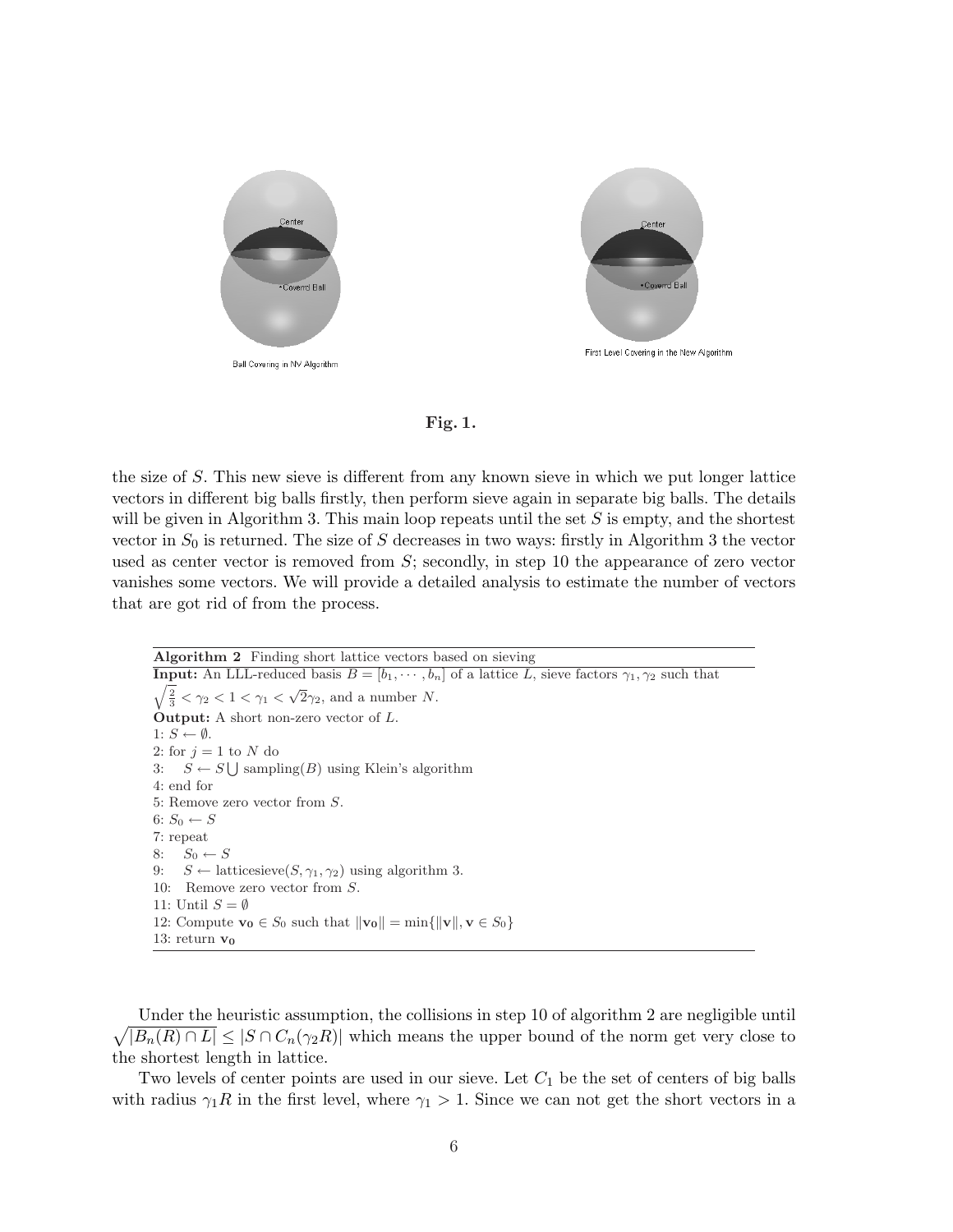Algorithm 3 The lattice sieve

**Input:** An subset  $S \subseteq B_n(R)$  of vectors in a lattice L, sieve factors  $\sqrt{\frac{2}{3}} < \gamma_2 < 1 < \gamma_1 < \sqrt{2}\gamma_2$ . **Output:** A subset  $S' \subseteq B_n(\gamma_2 R) \cap L$ . 1:  $R$  ← max<sub>v∈S</sub>  $||$ **v** $||$ . 2:  $C_1 \leftarrow \emptyset, C_2 \leftarrow \{\emptyset\}, S' \leftarrow \emptyset$ 3: for  $\mathbf{v}\in S$  do 4: if  $\|\mathbf{v}\| \leq \gamma_2 R$  then 5:  $S' \leftarrow S' \cup \{v\}.$ 6: else 7: if  $\exists \mathbf{c} \in C_1, ||\mathbf{v} - \mathbf{c}|| \leq \gamma_1 R$  then 8: if  $\exists c' \in C_2^c, ||c' - v|| \le \gamma_2 R \quad \setminus C_2^c$  is initialized as empty set  $\setminus$ 9:  $S' \leftarrow S' \cup \{ \mathbf{v} - \mathbf{c}' \}.$ 10: else  $11:$  $C_2^{\mathbf{c}} \longleftarrow C_2^{\mathbf{c}} \cup {\mathbf{v}}$ 12: end if 13: else 14:  $C_1 \leftarrow C_1 \cup \{v\}, C_2 \leftarrow C_2 \cup \{C_2^v = \{v\}\}\$ 15: end if 16: end if 17: end for

big ball by subtracting its center directly, a second level covering is needed.  $C_2^{\mathbf{c}}$  consists of the centers of small balls in the second level that cover a big ball with center c. It is clear that,  $C_2^c$  is selected in the regular spherical cap  $C_n(\gamma_2 R) \cap B_n(c, \gamma_1 R)$ . All  $C_2^c$  are merging into one set  $C_2$ , i.e.,  $C_2 = \bigcup_{c \in C_1} C_2^c$ . Denote the expected number of lattice vectors in  $C_1$  as  $N_{C_1}$ and the expected size of every  $C_2^c$  as  $N_{C_2^c}$ . To estimate  $N_{C_1}$ , we have to calculate the fraction of the spherical cap  $C_n(\gamma_2 R) \cap B_n(c, \gamma_1 R)$  in  $C_n(\gamma_2 R)$ . The right part of Fig. 1 illustrates the covering of first level.  $N_{C_2^c}$  is the number of small balls centered in  $C_2^c$  with radius  $\gamma_2 R$ , which cover the spherical cap  $C_n(\gamma_2R) \cap B_n(\mathbf{c}, \gamma_1R)$  with probability close to 1. The region of  $C_n(\gamma_2 R) \cap B_n(\mathbf{c}, \gamma_1 R) \cap B_n(\mathbf{c}', \gamma_2 R)$ ,  $\mathbf{c}' \in C_2^{\mathbf{c}}$  is a regular or irregular spherical cap whose volume determines the number of  $N_{C_2^c}$ . Fig. 2 shows the second covering.  $O_b$  denotes a center c of the first-level big ball, and  $O_s$  is a center c' of second-level small ball. We give the estimations for  $N_{C_1}$  and  $N_{C_2^c}$  in the following theorems.

The purpose of every iteration is to compress a large number of lattice points in  $B_n(R)$  to  $B_n(\gamma_2R)$  without losing many points. So we just consider the covering of the spherical shell  $C_n(\gamma_2R)$ . Applying LLL reduced input basis and the Klein's sample algorithm with proper parameter, we can choose the initial R smaller than  $2^{O(n)}\lambda_1$ . After every two-level sieve of the algorithm, the upper bound of the norm shrinks by  $\gamma_2$ . If the number of sampled vectors is not less than  $poly(n)N_{C_1}N_{C_2^c}$ , then it is expected that the shortest vector remains after a polynomial many time iterations,.

The upper bound of  $C_1$  and  $C_2^c$  are given in Theorem 1 and Theorem 2 respectively.

**Theorem 1.** Let n be a non-negative integer, and  $\frac{1}{2} < \gamma_2 < 1 < \gamma_1 <$ √  $2\gamma_2,$ 

$$
N_{C_1} = c_{\mathcal{H}_1}^n \lceil 3\sqrt{2\pi} n^{\frac{3}{2}} \rceil,
$$

where  $c_{\mathcal{H}_1} = \frac{1}{\sqrt{2}}$  $\gamma_1$  $\overline{\phantom{a}}$  $1-\frac{\gamma _{1}^{2}}{4}$ . S is a subset of  $C_n(\gamma_2 R)$  of cardinality N whose points are picked

independently at random with uniform distribution. If  $N_{C_1} < N < 2^n$ , then for any subset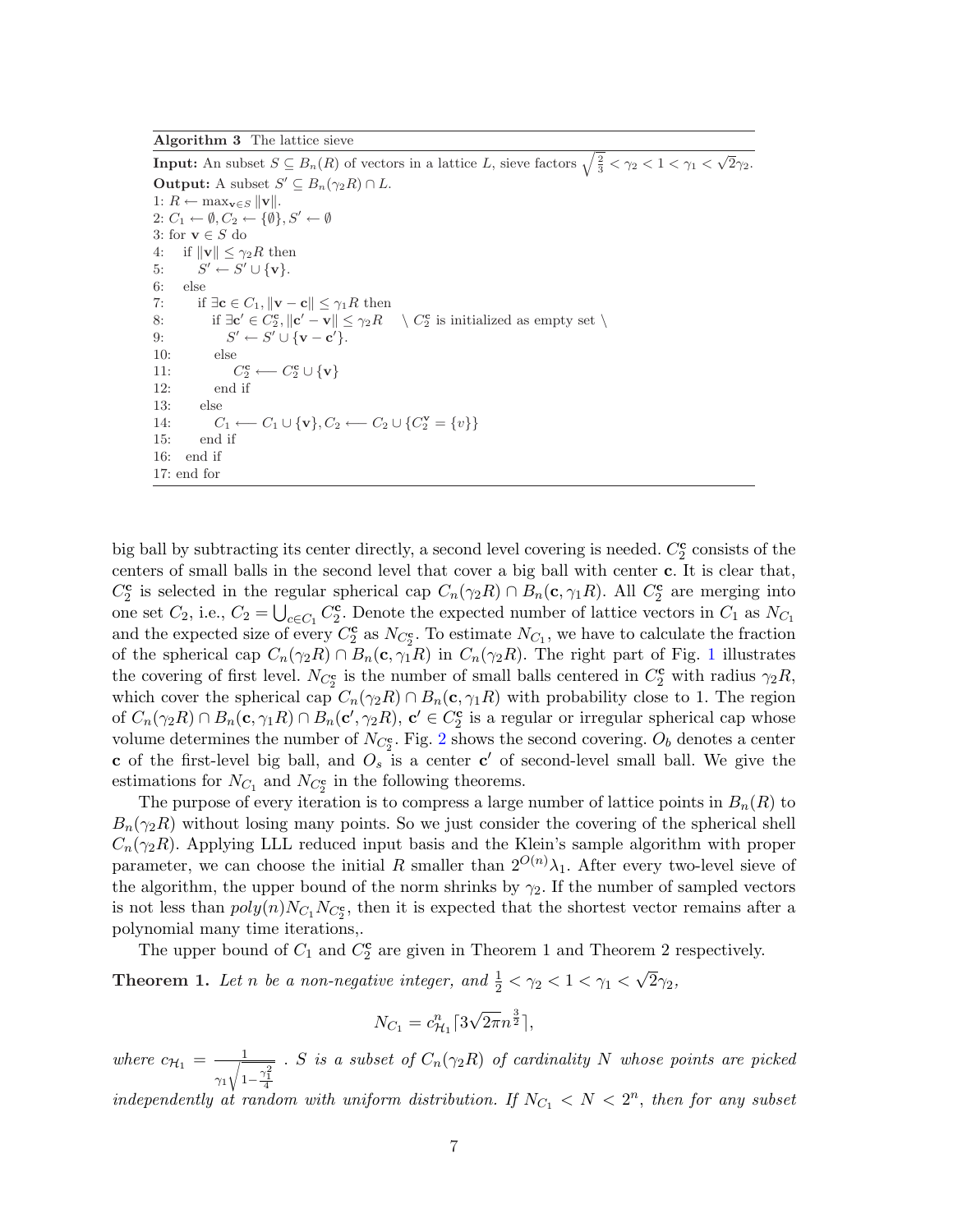

Fig. 2. Second Level Covering in the New Algorithm

 $C \subseteq S$  of size at least  $N_{C_1}$  whose points are picked independently at random with uniform distribution, with overwhelming probability, for all  $\mathbf{v} \in S$ , there exists a  $\mathbf{c} \in C$  such that  $\|\mathbf{v} - \mathbf{c}\| \leq \gamma_1 R.$ 

**Theorem 2.** Let n be a non-negative integer,  $\gamma_2 < 1 < \gamma_1 <$ √  $\overline{2}\gamma_2$ ,  $\gamma_2$  is very close to 1,

$$
N_{C_2^{\mathbf{c}}} = c \left(\frac{c_{\mathcal{H}_2}}{d_{\min}}\right)^n \lceil n^{\frac{3}{2}} \rceil,
$$

where  $c_{\mathcal{H}_2} = \frac{\gamma_1}{\gamma_2}$  $\overline{\gamma_2}$ r  $1-\frac{\gamma_1^2}{4\gamma_2^2},d_{\min}=\gamma_2$  $\mathcal{L}$  $\overline{1-\frac{\gamma_2^2c_{\mathcal{H}_1}^2}{4}}$ , c is a positive constant unrelated to n. S is a subset of  $\{x \in C_n(\gamma_2 R) \mid ||x - c_1|| \leq \gamma_1 R\}$  of cardinality N whose points are picked independently at random with uniform distribution. If  $N_{C_2^c} < N < 2^n$ , then for any subset  $C \subseteq S$  of size at least  $N_{C_2^c}$  whose points are picked independently at random with uniform distribution, with overwhelming probability, for all  $\mathbf{v} \in S$ , there exists a  $\mathbf{c} \in C$  such that  $\|\mathbf{v} - \mathbf{c}\| \leq \gamma_2 R.$ 

#### 4 Proof of the Complexity

This section contains the proofs of Theorem 1,2 and the complexity estimation of our algorithm.

Since  $R$  has no effect on the conclusion of Theorem 1 and Theorem 2, we prove following lemma for unit ball. Let  $\Omega_n(\gamma_1)$  be the fraction of  $C_n(\gamma_2)$  that is covered by a ball of radius  $\gamma_1$  centered in a point of  $C_n(\gamma_2)$ .

Lemma 3. 
$$
\sqrt{\frac{2}{3}} < \gamma_2 < 1 < \gamma_1 < \sqrt{2}\gamma_2
$$
,  
\n
$$
\frac{1}{3\sqrt{2\pi n}} \frac{1}{\cos\theta_2} (\sin\theta_2)^{n-1} < \Omega_n(\gamma_1) < \frac{1}{\sqrt{2\pi(n-1)}} \frac{1}{\cos\theta_1} (\sin\theta_1)^{n-1},
$$

where  $\theta_1 = \arccos(1 - \frac{\gamma_1^2}{2\gamma_2^2}), \ \theta_2 = \arccos(1 - \frac{\gamma_1^2}{2}).$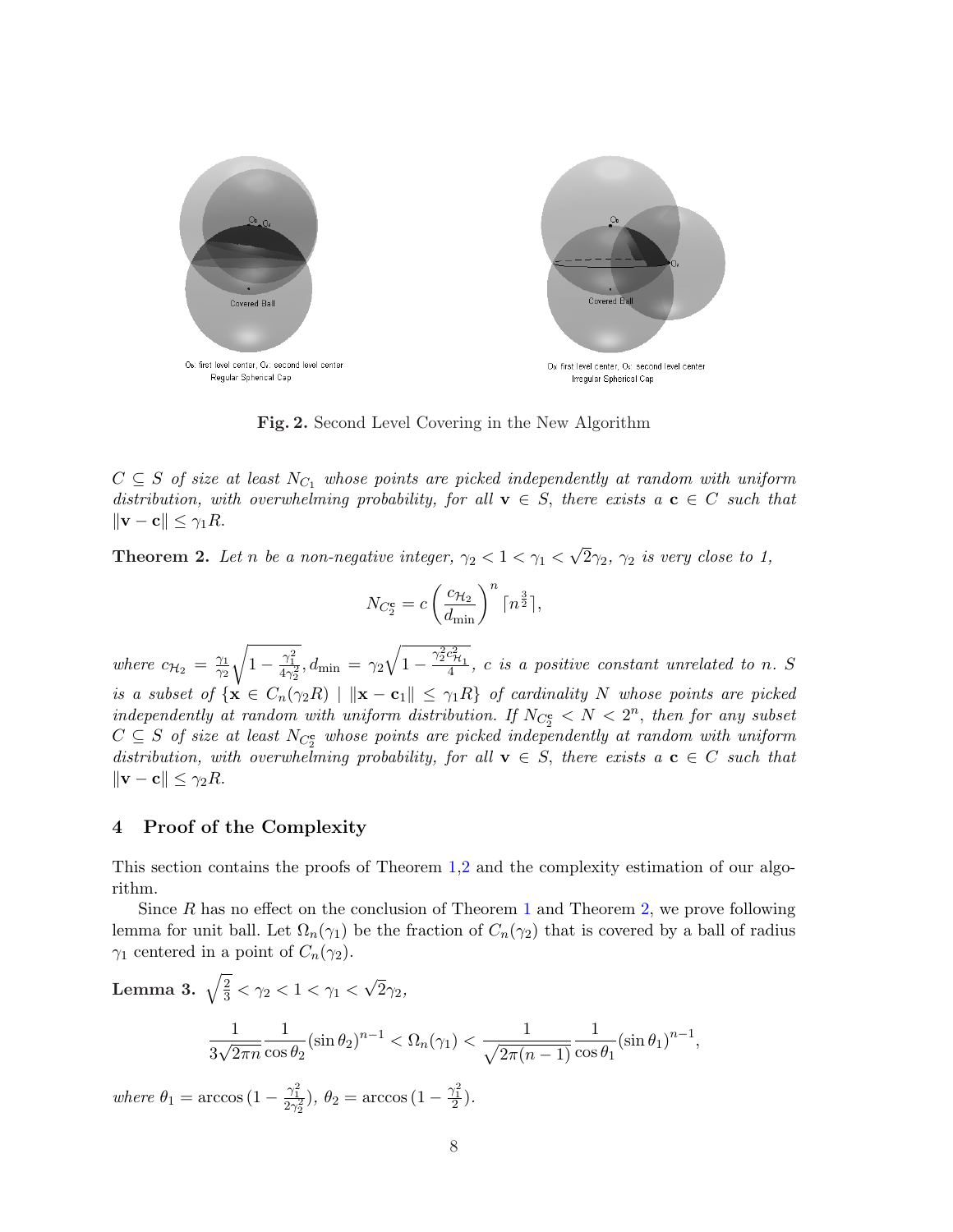

Fig. 3.

*Proof.* Let  $\mathbf{x} \in C_n(\gamma_2)$ ,  $\|\mathbf{x}\| = \alpha_1$  where  $\gamma_2 \leq \alpha_1 \leq 1$ .  $\mathbf{y}_1$  and  $\mathbf{y}_2$  are two points in the spherical cap  $C_n(\gamma_2)$  which are at distance  $\gamma_1$  from **x**, and  $||\mathbf{y}_1|| = \gamma_2$ , and  $||\mathbf{y}_2|| = 1$ . Denote the angle of vertices **x**, O and **y**<sub>1</sub> as  $\theta_1$  and  $\theta_2$  is the angle of vertices **x**, O and **y**<sub>2</sub>. We have  $\cos\theta_1 = \frac{\alpha_1^2 + \gamma_2^2 - \gamma_1^2}{2\alpha_1\gamma_2}$ ,  $\cos\theta_2 = \frac{\alpha_1^2 + 1 - \gamma_1^2}{2\alpha_1}$ . From  $\gamma_1^2 > \alpha_1^2 - \gamma_2$  and  $\gamma_2 < 1$ , we know that  $\cos \theta_1 < \cos \theta_2$ . This implies  $\theta_1 > \theta_2$ . Then  $\tilde{B}(\theta_2, \mathbf{x}, \gamma_2) \subset \Omega_n(\gamma_1) \subset \tilde{B}(\theta_1, \mathbf{x}, \gamma_2)$ . By Corollary 1, we have

$$
\frac{1}{3\sqrt{2\pi n}}\frac{1}{\cos\theta_2}(\sin\theta_2)^{n-1} < \Omega_n(\gamma_1) < \frac{1}{\sqrt{2\pi(n-1)}}\frac{1}{\cos\theta_1}(\sin\theta_1)^{n-1}.
$$

Furthermore, both  $\cos \theta_1$  and  $\cos \theta_2$  increases with  $\alpha_1$ . So the lower bound is given by  $\alpha_1 = 1$ , where  $\theta_2 = \arccos\left(1 - \frac{\gamma_1^2}{2}\right)$ . When  $\alpha_1 = \gamma_2$ ,  $\theta_1 = \arccos\left(1 - \frac{\gamma_1^2}{2\gamma_2^2}\right)$ , we get the upper bound for  $\Omega_n(\gamma_1).$ 

Remark 1. It is noted that Lemma 3 is similar to lemma 4.2 in [28]. The difference is that we generalize the formula to that of reflecting the exact expressions of angles  $\theta_1$ ,  $\theta_2$  with parameters  $\gamma_1$  and  $\gamma_2$ , which are important in the main complexity estimation of Theorem 1 and Theorem 2.

Now we are ready to prove Theorem 1.

*Proof.* By lemma 3, we have

$$
\Omega_n(\gamma_1) > \frac{1}{3\sqrt{2\pi n}} \frac{1}{\cos\theta_2} (\sin\theta_2)^{n-1} > \frac{1}{3\sqrt{2\pi n}} (\sin\theta_2)^{n-1} > \frac{1}{3\sqrt{2\pi n}} c_{\mathcal{H}_1}^{-n}.
$$

The expected proportion of  $C_n(\gamma_2)$  that is not covered by  $N_{C_1}$  balls of radius  $\gamma_1$  centered at randomly chosen points of  $C_n(\gamma_2)$  is  $(1 - \Omega_n(\gamma_1))^{N_{C_1}}$ . So,

$$
N_{C_1} \log (1 - \Omega_n(\gamma_1)) \le N_{C_1}(-\Omega_n(\gamma_1)) < c_{\mathcal{H}_1}^n \lceil 3\sqrt{2\pi}n^{\frac{3}{2}} \rceil \cdot \frac{-1}{3\sqrt{2\pi n}} c_{\mathcal{H}_1}^{-n} \le -n < -\log N,
$$

which implies

$$
(1 - \Omega_n(\gamma))^{N_C} < e^{-n} < \frac{1}{N}.
$$

Therefore, the expected number of uncovered points is smaller than 1. In other words, any point in  $C(\gamma_2)$  is covered by a ball of radius  $\gamma_1$  with successful probability  $1 - e^{-n}$  $\Box$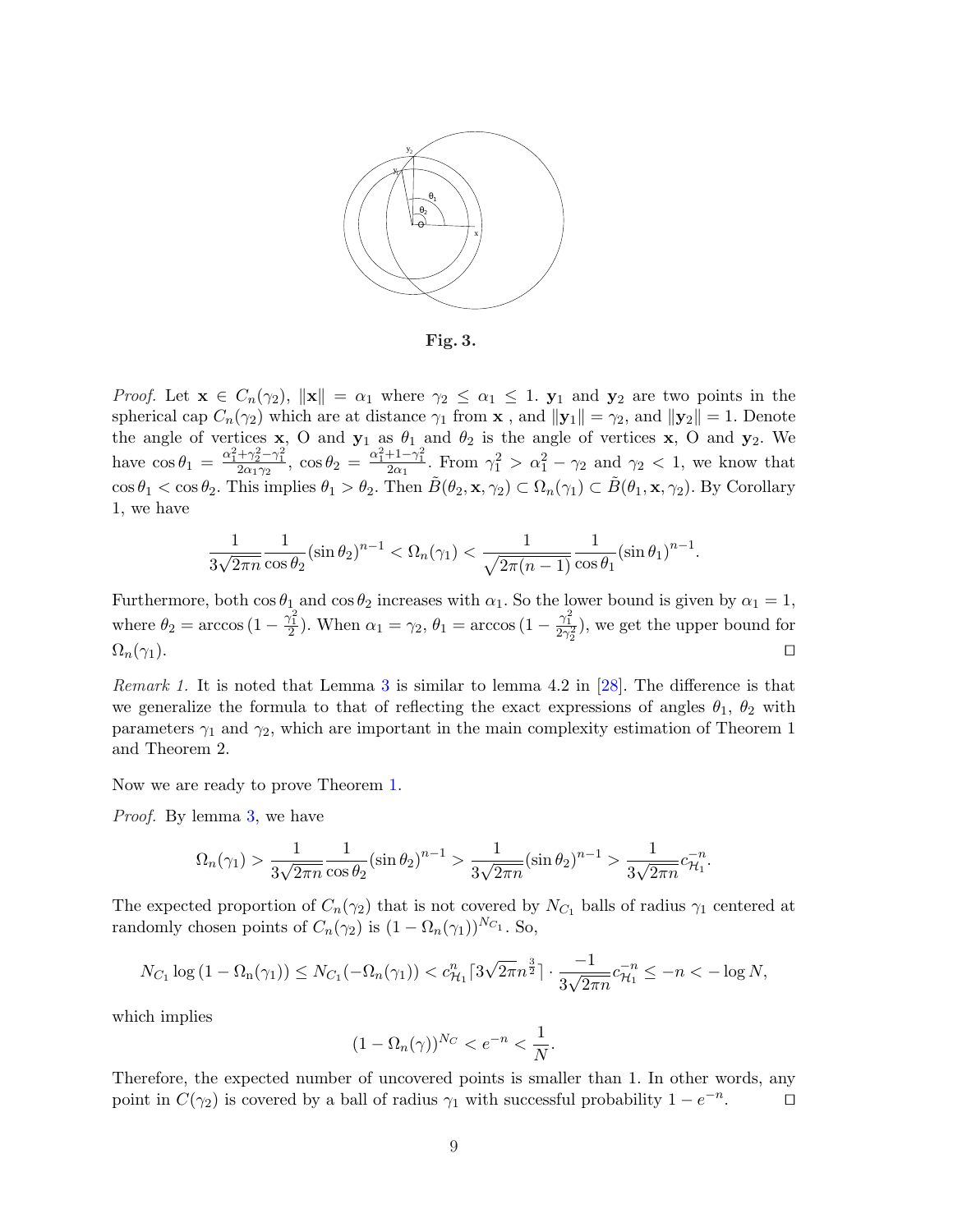Without loss of generality, we denote the center of one big ball centered at  $C_n(\gamma_2)$  as  $(\alpha_1, 0, \ldots, 0)$ , where  $\gamma_2 \leq \alpha_1 \leq 1$ . The region of the regular spherical cap  $B_n(c, \gamma_1) \cap C_n(\gamma_2)$ is denoted as M, i.e.,

$$
M = \{ (x_1, x_2, x_3, \dots, x_n) \in C_n(\gamma_2) \mid (x_1 - \alpha_1)^2 + x_2^2 + \dots + x_n^2 < \gamma_1^2 \},
$$

where  $\gamma_2 \leq \alpha_1 \leq 1$ . To discuss the covering of the M by the small balls  $B'_n(c', \gamma_2)$ ,  $c' \in$  $C_2^c$ , we need to calculate the minimum fraction  $\Omega_n(\gamma_1, \gamma_2)$  of the spherical cap  $B'_n(c', \gamma_2)$  $B_n(\mathbf{c}, \gamma_1) \cap C_n(\gamma_2)$  as c' ranging over  $C_2^c$ .

We denote  $B'_n(\mathbf{c}', \gamma_2) \cap B_n(\mathbf{c}, \gamma_1) \cap C_n(\gamma_2)$  as H. Before estimate the proportion of spherical cap  $H$  in M, we need to clarify its location. From Fig. 2, we know that, when the small ball completely fall into the big ball,  $H$  is a regular spherical cap, otherwise it is an irregular spherical cap. Especially, if  $c'$  slips along the sphere of the big ball (See right part of Fig. 2), the fraction of H in M is minimal. We noted that, only a little part of H is regular, and most centers  $c'$  are close to surface of big balls. So, we only compute the volume of minimum  $H$ , i.e., **c'** is located at the sphere of a big ball  $B_n(\mathbf{c}, \gamma_1)$ .

Lemma 4. Let  $\gamma_2$  < 1 <  $\gamma_1$  < √  $\overline{2}\gamma_2$ ,  $\gamma_2$  is very close to 1, we have  $\Omega_n(\gamma_1, \gamma_2) \geq c \frac{d_{n-2}^{n-2}}{2\pi n}$ , where  $d_{\min} = \gamma_2$  $\gamma$  $\sqrt{1-\frac{\gamma_2^2c_{\mathcal{H}_1}^2}{4}}, \ c_{\mathcal{H}_1}=-\frac{1}{\sqrt{4}}$  $\gamma_1$  $\overline{\phantom{a}}$  $1-\frac{\gamma _{1}^{2}}{4}$ , and c is a positive constant.



Fig. 4.

*Proof.* Note that  $\gamma_2$  is selected close to 1 in our algorithm, to estimate the covering of the regular spherical cap  $M$  by irregular spherical cap, we just consider the proportion on the sphere covering rather than the shell covering.

Without loss of generality, we assume the center of  $B_n(c, \gamma_1)$  as  $(\alpha_1, 0, \ldots, 0)$ , and the center  $B'_n(c', \gamma_2)$  as  $(x_0, y_0, 0, \ldots, 0)$  where  $x_0 > 0$ ,  $y_0 > 0$ . According to the above description, the irregular spherical cap  $B'_n(c', \gamma_2) \cap B_n(c, \gamma_1) \cap C_n(\gamma_2)$  with the minimum volume is expressed as:

$$
\begin{cases}\nx_1^2 + x_2^2 + \dots + x_n^2 = 1 \\
(x_1 - \alpha_1)^2 + x_2^2 + \dots + x_n^2 < \gamma_1^2 \\
(x_1 - x_0)^2 + (x_2 - y_0)^2 + \dots + x_n^2 < \gamma_2^2\n\end{cases}
$$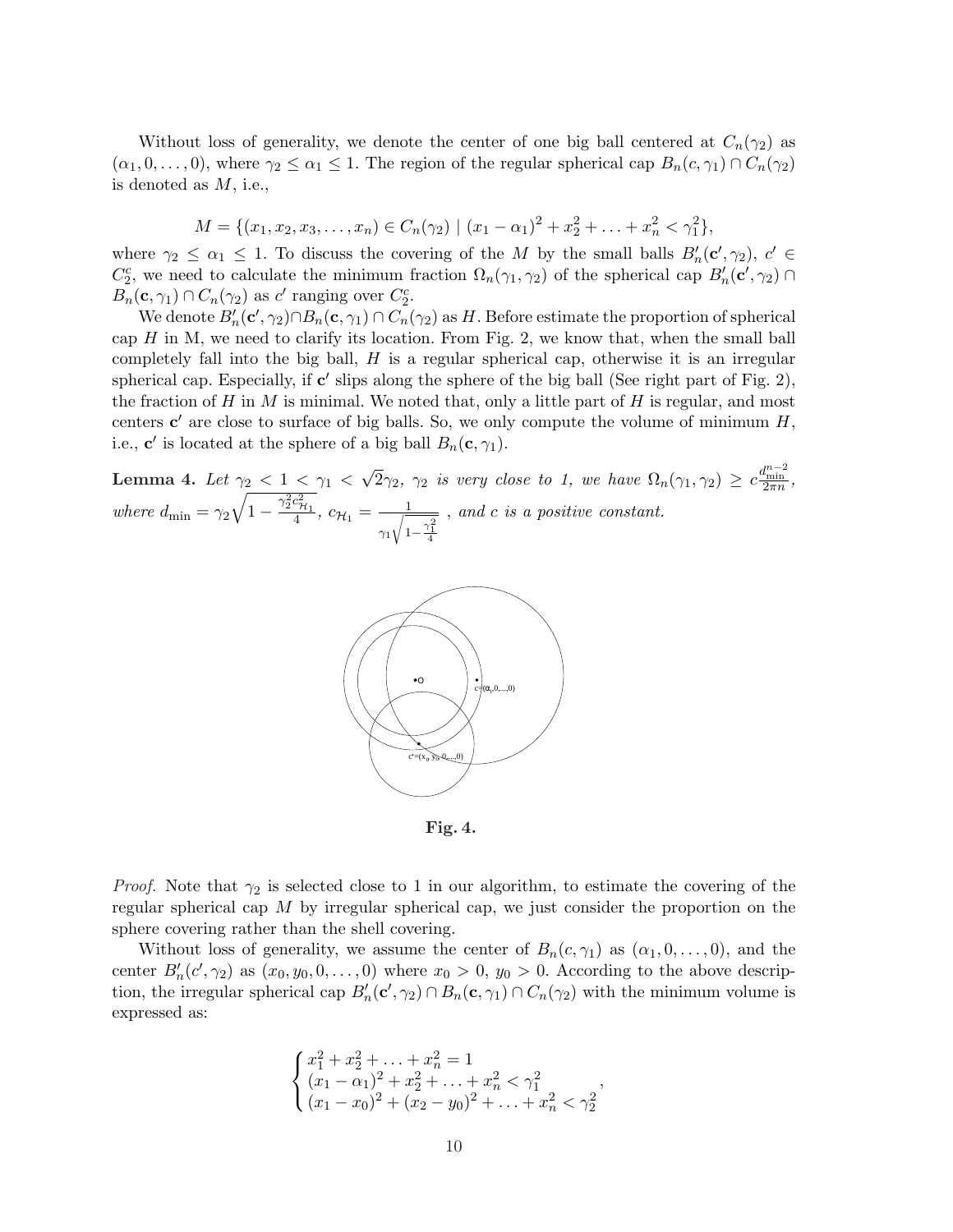where  $\gamma_2 \leq \alpha_1 \leq 1$ ,  $(x_0 - \alpha_1)^2 + y_0^2 = \gamma_1^2$ , and  $\gamma_2 \leq x_0^2 + y_0^2 \leq 1$ . In order to calculate this surface integral we project the target region to the hyperplane orthogonal to  $x_1$ , then this integral is changed to multiple integral. To simplify the expression, denote  $A = x_0^2 + y_0^2$  and  $B = (A + 1 - \gamma_2^2)/2$ . Let

$$
D_1 = \left\{ (x_2, x_3, \dots, x_n) \in \mathbb{R}^{n-1} \mid x_2^2 + x_3^2 + \dots + x_n^2 < 1 - \left( \frac{\alpha_1^2 - \gamma_1^2 + 1}{2\alpha_1} \right)^2 \right\}.
$$
\n
$$
D_2^1 = \left\{ (x_2, x_3, \dots, x_n) \mid \frac{A}{x_0^2} (x_2 - \frac{By_0}{A})^2 + x_3^2 + \dots + x_n^2 < 1 - \frac{B^2}{x_0^2} (1 - \frac{y_0^2}{A}), x_2 < \frac{B}{y_0} \right\},
$$
\n
$$
D_2^2 = \left\{ (x_2, x_3, \dots, x_n) \mid x_2^2 + x_3^2 + \dots + x_n^2 < 1, x_2 \ge \frac{B}{y_0} \right\}, D_2 = D_2^1 \cup D_2^2.
$$

Let  $R_1 = \sqrt{1 - \frac{1}{2}}$  $\sqrt{\frac{\alpha_1^2 - \gamma_1^2 + 1}{\alpha_1^2 + \gamma_2^2}}$  $\overline{2\alpha_1}$ ,  $R_2 = \sqrt{1 - \frac{B^2}{r^2}}$  $\overline{x_0^2}$  $1-\frac{y_0^2}{A}$ . The integral region is denoted as D which is the intersection of  $D_1$  and  $D_2$ . By the equation  $x_1^2 + x_2^2 + \ldots + x_n^2 = 1$ , we have

$$
x_1 = \pm \sqrt{1 - (x_2^2 + \dots + x_n^2)}, \quad \frac{\partial x_1}{\partial x_i} = \frac{\mp x_i}{\sqrt{1 - (x_2^2 + \dots + x_n^2)}}.
$$

Now we can calculate the volume of the target region by computing

$$
Q = \int \int \dots \int_D \sqrt{1 + \left(\frac{\partial x_1}{\partial x_2}\right)^2 + \dots + \left(\frac{\partial x_1}{\partial x_n}\right)^2} dx_2 dx_3 \dots dx_n
$$
  
= 
$$
\int \int \dots \int_D \frac{1}{\sqrt{1 - (x_2^2 + x_3^2 + \dots + x_n^2)}} dx_2 dx_3 \dots dx_n.
$$

We analysis the region D and first compute  $x_2$  to simplify the above multiple integral. The upper bound and lower bound of  $x_2$  is  $\sqrt{R_1^2 - (x_3^2 + \ldots + x_n^2)}$  and  $\frac{By_0}{A} - \frac{x_0}{\sqrt{A}}\sqrt{R_2^2 - (x_3^2 + \ldots + x_n^2)}$ rit  $R_2^2 - (x_3^2 + \ldots + x_n^2)$ respectively, while the region of  $(x_3, \ldots, x_n)$  is a ball of dimension  $n-2$  with radius s

$$
d = \sqrt{R_1^2 - \left(\frac{1}{y_0} \left(B - x_0 \left(\frac{\alpha_1^2 - \gamma_1^2 + 1}{2\alpha_1}\right)\right)\right)^2}.
$$

Therefore Q is expressed as,  $\overline{\phantom{a}}$ 

$$
Q = \int \cdots \int \limits_{\sum_{i=3}^{n} x_i^2 < d^2} \left( \int \frac{\sqrt{R_1^2 - \sum_{i=3}^{n} x_i^2}}{\sqrt{R_2^2 - \sum_{i=3}^{n} x_i^2}} \frac{1}{\sqrt{1 - \sum_{i=3}^{n} x_i^2 - x_2^2}} dx_2 \right) dx_3 \dots dx_n
$$
  
= 
$$
\int \cdots \int \limits_{\sum_{i=3}^{n} x_i^2 < d^2} \left( \arcsin \frac{\sqrt{R_1^2 - \sum_{i=3}^{n} x_i^2}}{\sqrt{1 - \sum_{i=3}^{n} x_i^2}} - \arcsin \frac{\frac{By_0}{A} - \frac{x_0}{\sqrt{A}} \sqrt{R_2^2 - \sum_{i=3}^{n} x_i^2}}{\sqrt{1 - \sum_{i=3}^{n} x_i^2}} \right) dx_3 \dots dx_n.
$$

Let

$$
\begin{cases}\nx_3 = t \cos \varphi_1 \\
x_4 = t \sin \varphi_1 \cos \varphi_2 \\
\vdots \\
x_{n-1} = t \sin \varphi_1 \dots \sin \varphi_{n-4} \cos \varphi_{n-3} \\
x_n = t \sin \varphi_1 \dots \sin \varphi_{n-4} \sin \varphi_{n-3}\n\end{cases}
$$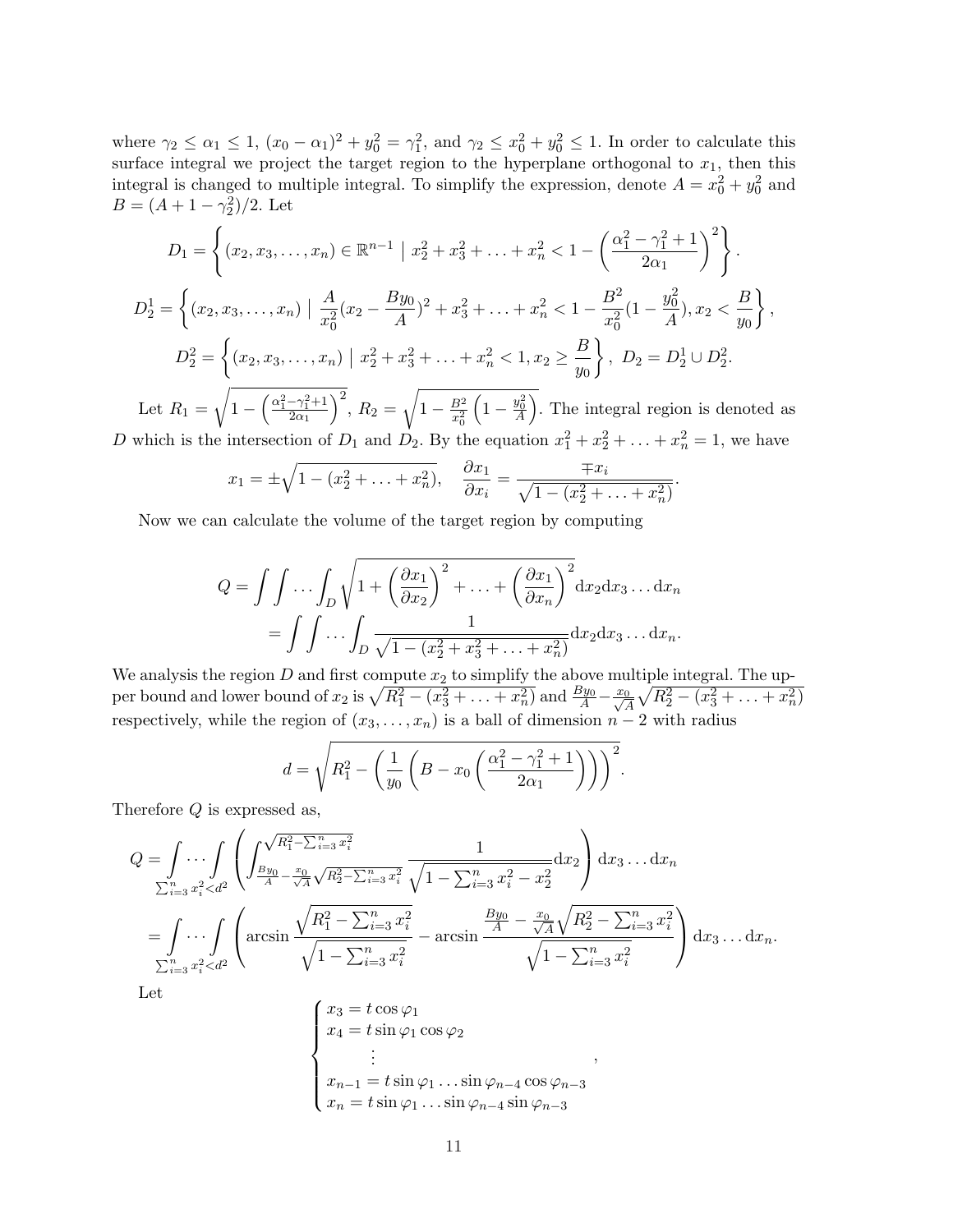then  $0 \le t \le d$ ,  $0 \le \varphi_k \le \pi$ ,  $k = 1, \ldots, n-4$ ,  $0 \le \varphi_{n-3} \le 2\pi$ . Furthermore, we get,

$$
\frac{\partial(x_3, x_4, \dots, x_n)}{\partial(t, \varphi_1, \dots \varphi_{n-3})} = t^{n-3} \sin \varphi_{n-4} \dots (\sin \varphi_2)^{n-5} (\sin \varphi_1)^{n-4}.
$$

So,

$$
Q = \int_0^d \int_0^{2\pi} \int_0^{\pi} \cdots \int_0^{\pi} t^{n-3} \sin \varphi_{n-4} \dots (\sin \varphi_2)^{n-5} (\sin \varphi_1)^{n-4} \left( \arcsin \frac{\sqrt{R_1^2 - t^2}}{\sqrt{1 - t^2}} - \arcsin \frac{\frac{By_0}{A} - \frac{x_0}{\sqrt{A}} \sqrt{R_2^2 - t^2}}{\sqrt{1 - t^2}} \right) d\varphi_1 \dots d\varphi_{n-3} dt
$$
  
= 
$$
2\pi \int_0^d t^{n-3} \left( \arcsin \frac{\sqrt{R_1^2 - t^2}}{\sqrt{1 - t^2}} - \arcsin \frac{\frac{By_0}{A} - \frac{x_0}{\sqrt{A}} \sqrt{R_2^2 - t^2}}{\sqrt{1 - t^2}} \right) dt \prod_{k=1}^{k=n-4} \int_0^{\pi} \sin^k \varphi d\varphi.
$$

From  $\int_0^{\pi} \sin^k \varphi d\varphi = 2 \int_0^{\pi/2} \sin^k \varphi d\varphi = \sqrt{\pi} \frac{\Gamma(\frac{k+1}{2})}{\Gamma(\frac{k}{2}+1)}$  $\frac{\Gamma(\frac{2}{2})}{\Gamma(\frac{k}{2}+1)}$ , we obtain  $Q =$  $2\pi^{(n-2)/2} \int_0^d$  $\int_0^d t^{n-3}$  $\overline{a}$ arcsin  $\frac{\sqrt{R_1^2 - t^2}}{\sqrt{1 - t^2}}$  – arcsin  $\frac{By_0}{A} - \frac{x_0}{\sqrt{A}}$  $\frac{x_0}{\sqrt{A}}\sqrt{R_2^2-t^2}$  $\mathbf{r}$  $\int dt$  $\Gamma(\frac{n-2}{2})$ ,

and

$$
\Omega_{n}(\gamma_{1},\gamma_{2}) = \frac{Q}{|S^{n}|} = \frac{n-2}{2\pi} \int_{0}^{d} t^{n-3} \left( \arcsin \frac{\sqrt{R_{1}^{2} - t^{2}}}{\sqrt{1 - t^{2}}} - \arcsin \frac{\frac{By_{0}}{A} - \frac{x_{0}}{\sqrt{A}}\sqrt{R_{2}^{2} - t^{2}}}{\sqrt{1 - t^{2}}} \right) dt.
$$

When  $t \in [0, d]$ , the difference of the two anti-trigonometric function is bounded and positive which is independent of  $n$ . More precisely, the function

$$
f(t) = \arcsin \frac{\sqrt{R_1^2 - t^2}}{\sqrt{1 - t^2}} - \arcsin \frac{\frac{By_0}{A} - \frac{x_0}{\sqrt{A}}\sqrt{R_2^2 - t^2}}{\sqrt{1 - t^2}}
$$

is decreasing when  $t \in [0, d]$ . We have

$$
\Omega_n(\gamma_1, \gamma_2) \ge \frac{n-2}{2\pi} \int_0^{d-\varepsilon} t^{n-3} f(t) dt \ge \frac{d^{n-2}}{2\pi} (1 - \frac{\varepsilon}{d})^{n-2} f(d-\varepsilon).
$$

And since the omitted part which the integral region is from  $d-\varepsilon$  to d is negligible compared to that from 0 to  $d - \varepsilon$ , our estimate is tight. Let  $\varepsilon = \frac{d}{n}$  $\frac{d}{n}$ , using Taylor series to estimate  $f(d-\varepsilon)$ , we have  $f(d-\varepsilon) = \Theta(\frac{1}{n})$  $\frac{1}{n}$ ). Also  $(1-\frac{1}{n})$  $(\frac{1}{n})^{n-2} \geq (\frac{n}{1} - \frac{1}{n})$  $(\frac{1}{n})^n \approx e^{-1}$  when *n* is sufficient large. Based on the above discussion,  $\Omega_n(\gamma_1, \gamma_2) \geq \frac{cd^{n-2}}{2\pi n}$  $rac{d^{n-2}}{2\pi n}$ .

Next, given  $\gamma_1$  and  $\gamma_2$ , we compute the minimum d with the variables  $\alpha_1, x_0, y_0$ . Because  $x_0, y_0$  satisfy the equation  $(x_0 - \alpha_1)^2 + y_0^2 = \gamma_1^2$ , let  $\alpha_2 = \sqrt{x_0^2 + y_0^2}$ , then

$$
x_0 = \frac{\alpha_2^2 + \alpha_1^2 - \gamma_1^2}{2\alpha_1}, \ \ y_0 = \sqrt{\alpha_2^2 - \left(\frac{\alpha_2^2 + \alpha_1^2 - \gamma_1^2}{2\alpha_1}\right)^2}.
$$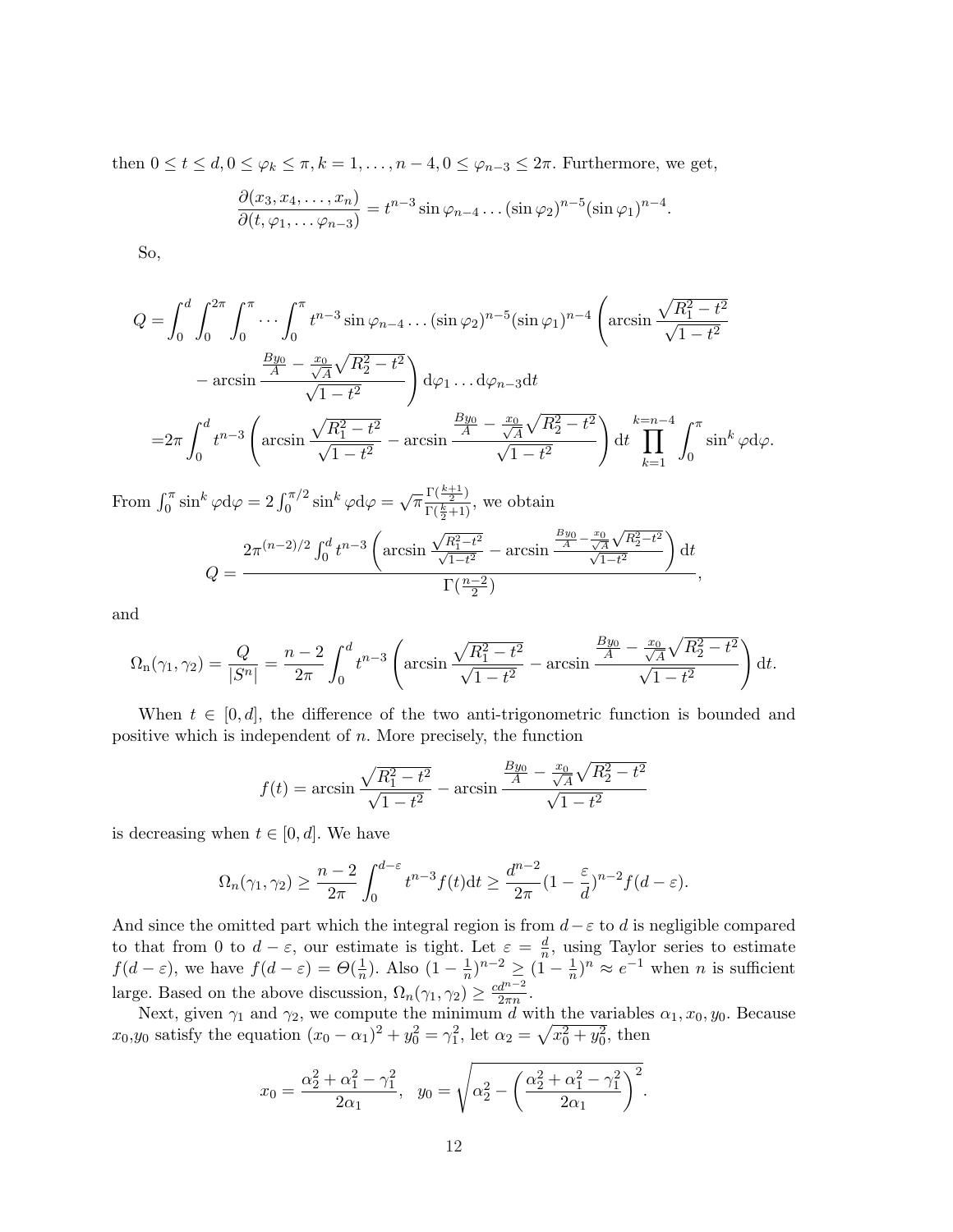So d can be regarded as a function with two variables  $\alpha_1$  and  $\alpha_2$ , and  $\gamma_2 \le \alpha_1 \le 1$ ,  $\gamma_2 \le \alpha_2 \le 1$ . So *a* can be regarded as a function with two variables  $\alpha_1$  and  $\alpha_2$ , and  $\gamma_2 \le \alpha_1 \le 1$ <br>By calculating the partial derivative  $\frac{\partial d(\alpha_1, \alpha_2)}{\partial \alpha_2}$ , from  $\sqrt{\frac{2}{3}} < \gamma_2 \le \alpha_1 < 1 < \gamma_1 <$ √  $2\gamma_2$ , it can be proven that, d is a decreasing function with respect to  $\alpha_2$ . Let  $\alpha_2 = 1$ , we get

$$
d = \gamma_2 \sqrt{1 - \frac{\gamma_2^2}{4 T^2}}, \quad T = \sqrt{1 - \left(\frac{1 + \alpha_1^2 - \gamma_1^2}{2 \alpha_1}\right)^2}.
$$

It is obvious that d decreases with  $\alpha_1$ . Let  $\alpha_1 = 1$ , we achieve the minimum d.

$$
d_{\min} = \gamma_2 \sqrt{1 - \frac{\gamma_2^2 c_{\mathcal{H}_1}^2}{4}}, \quad c_{\mathcal{H}_1} = \frac{1}{T} = \frac{1}{\gamma_1 \sqrt{1 - \frac{\gamma_1^2}{4}}}
$$

The proof of Lemma 4 is completed.  $\Box$ 

Now we prove Theorem 2.

Proof. Combing the Lemma 3 and Lemma 4, we get

$$
\frac{\Omega_n(\gamma_1, \gamma_2)}{\Omega_n(\gamma_1)} \ge \frac{c}{\sqrt{2\pi n}} \left(1 - \frac{\gamma_1^2}{2\gamma_2^2}\right) \left(\frac{d_{\min}}{c_{\mathcal{H}_2}}\right)^n,
$$

which reflects the fraction of M covered by a small ball with radius  $\gamma_2$  centered in M.

Similar to Theorem 1, it is easy to know the center points  $C_2^c$  of the second level in every big ball are less than  $c'n^{\frac{3}{2}}(\frac{c_{\mathcal{H}_2}}{d})$  $\frac{c_{\mathcal{H}_2}}{d_{\min}})^n$ . The contract of the contract of the contract of the contract of the contract of the contract of the contract of the contract of the contract of the contract of the contract of the contract of the contract of the contract

**Theorem 3.** The time complexity of our algorithm is  $N_{C_1}^2 N_{C_2^c} + N_{C_1} N_{C_2^c}^2$ , while the space complexity is  $N_{C_1}N_{C_2^c}$ . When  $\gamma_2 \longrightarrow 1, \gamma_1 = 1.0927$ , we get the optimal time complexity  $2^{0.3836n}$ , and the space complexity  $2^{0.2557n}$ .

*Proof.* The total number of point centers in  $C_2$  is about  $N_{C_1} N_{C_2^c}$ . If sampling  $poly(n)N_{C_1} N_{C_2^c}$ vectors, after a polynomial iterations, we expect the vector left is enough to include the shortest vector. So the space complexity is  $poly(n)N_{C_1}N_{C_2^c}$ .

The initial sampling size S is  $poly(n)N_{C_1}N_{C_2^c}$ . In each iteration, steps 3-17 in algorithm 3 repeat  $N_{C_1}N_{C_2^c}$  times, in every repeat, at most  $N_{C_1} + N_{C_2^c}$  comparisons are needed. So the total time complexity is  $N_{C_1}^2 N_{C_2^c} + N_{C_1} N_{C_2^c}^2$  polynomial computations.

Because  $N_{C_1}$  only depends on  $\gamma_1$ , and  $N_{C_2^c}$  decreases with  $\gamma_2$ , we obtain the minimum time complexity by selecting  $\gamma_2 \longrightarrow 1$  and  $N_{C_1} = N_{C_2^c}$  which leads to  $\gamma_1 = 1.0927$  and  $N_{C_1} = N_{C_2^c} = 2^{0.1278n}$ . The contract of the contract of the contract of the contract of  $\Box$ 

#### 5 Conclusion

In this paper, we describe a new algorithm of heuristic sieve for solving the shortest vector problem with  $2^{0.3836n}$  polynomial time operations and  $2^{0.2557n}$  space. Although our algorithm decreases the index of the time complexity from 0.415 to 0.3836, the polynomial part of the time complexity increases to  $n^{4.5}$  from that of  $n^3$  in NV algorithm. So our algorithm performs better than NV algorithm for large  $n$ .

## Acknowledgments

We thank Guangwu Xu for revising the paper during his stay in Tsinghua University.

.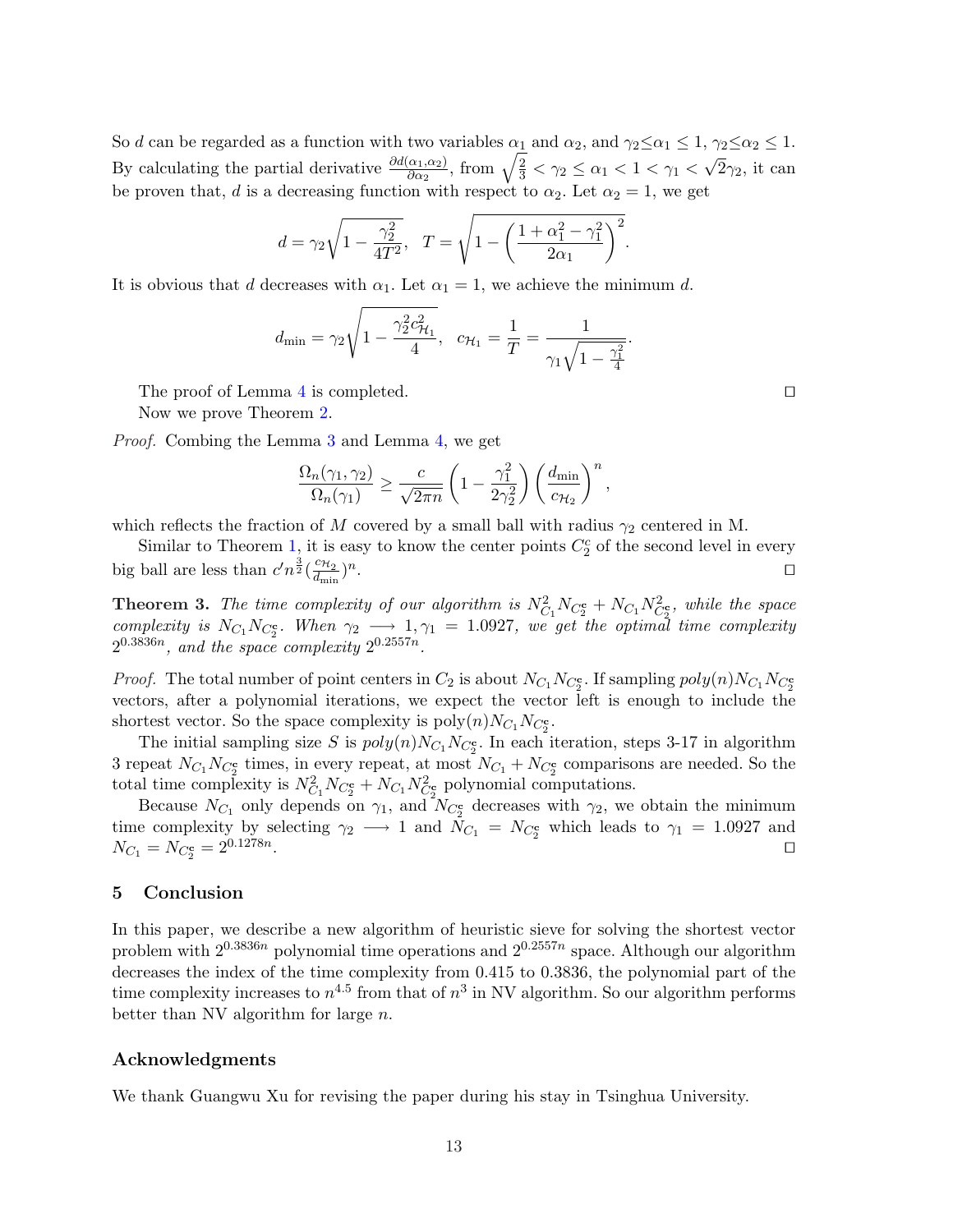# REFERENCES

- [1] E. Agrell, T. Eriksson, A. Vardy, and K. Zeger. Closest point search in lattices. IEEE Transactions on Information Theory, 48(8):2201-2214. August 2002.
- [2] L.M.Adleman. On breaking generalized knapsack public key cryptosystems. In the 15th Annual ACM Symposium on Theory of Computing Proceedings, pages 402-412. ACM, April 1983.
- [3] M. Ajtai and C. Dwork. A public-key cryptosystem with worst-case/average-case equivalence. In the 29th Annual ACM Symposium on Theory of Computing, pages 284-293. ACM, May 1997.
- [4] M. Ajtai. The shortest vector problem in L2 is NP-hard for randomized reductions (extended abstract). In the 30th Annual ACM Symposium on Theory of Computing Proceedings, pages 10-19. ACM, May 1998.
- [5] M. Ajtai, R. Kumar, and D. Sivakumar. A sieve algorithm for the shortest lattice vector problem. In the 33th Annual ACM Symposium on Theory of Computing Proceedings, pages 266-275. July 2001.
- [6] M. Ajtai. Generating hard instances of lattice problems. Complexity of Computations and Proofs, Quaderni di Matematica, 13:1-32, 2004. Preliminary version in STOC 1996.
- [7] D.Boneh, G.Durfee. Cryptanalysis of RSA with private key d less than  $N^{0.292}$ . In Advances in Cryptology - EUROCRYPT 1999 Proceedings, pages 1-11. Springer, May 1999.
- [8] K. Böröczky and G. Wintsche. Covering the sphere by equal spherical balls. Discrete and Computational Geometry, The Goodman-Pollack Festschrift, 237-253,2003.
- [9] D. Coppersmith. Finding a small root of a univariate modular equation, In Advances in Cryptology EUROCRYPT 1996 Proceedings, pages155-165. Springer, May 1996.
- [10] H. Cohen. A Course in Computational Algebraic Number Theory, 2nd edition. Springer-Verlag, 1995.
- [11] U. Fincke and M. Pohst. Improved methods for calculating vectors of short length in a lattice, including a complexity analysis. Mathematics of Computation, 44(170):463-471, 1985.
- [12] C. Gentry, C. Peikert, and V. Vaikuntanathan. Trapdoors for hard lattices and new cryptographic constructions. In the 40th Annual ACM Symposium on Theory of Computing Proceedings, pages 197-206. ACM, May 2008.
- [13] N. Gama and P. Q. Nguyen. Finding short lattice vectors within mordell's inequality. In the 40th Annual ACM Symposium on Theory of Computing Proceedings, pages 207-216. ACM, May 2008.
- [14] N. Gama, P. Q. Nguyen and O. Regev. Lattice enumeration using extreme pruning. In Advances in Cryptology - EUROCRYPT 2010 Proceedings, pages 257-278. Springer, May 2010.
- [15] C. Hermite. Extraits de lettres de M. Hermite à M. Jacobi sur différents objects de la théorie des nombres, deuxième lettre. Journal fur die reine und angewandte mathematik, 40:279-290,1850. Also available in the first volume of Hermite's complete works, published by Gauthier-Villars.
- [16] G. Hanrot and D. Stehlé. Improved analysis of kannan's shortest lattice vector algorithm. In Advances in Cryptology - CRYPTO 2007 Proceedings, pages 170-186. Springer, August 2007.
- [17] G. Kabatiansky and V. Levenshtein. Bounds for packings on a sphere and in space. Problemy Peredachi Informatsii, 14(1):3-25, 1978.
- [18] P.Klein. Finding the closest lattice vector when it's unusually close. In the 11th Annual ACM-SIAM Symposium on Discrete Algorithms,pages 937-941. SIAM, January 2000.
- [19] R. Kannan. Improved algorithms for integer programming and related lattice problems. In the 15th Annual ACM Symposium on Theory of Computing Proceedings, pages 193-206. ACM, April 1983.
- [20] A. K. Lenstra, H. W. Lenstra, Jr., and L. Lovász. Factoring polynomials with rational coefficients. Mathematische Annalen, 261:513-534, 1982.
- [21] J. C. Lagarias and A. M. Odlyzko. Solving low-density subset sum problems. Journal of the ACM, 32(1): 229-246, 1985.
- [22] D. Micciancio and O. Regev. Post-Quantum Cryptography, chapter Lattice-based Cryptography. Springer-Verlag, 2008.
- [23] D. Micciancio and P. Voulgaris. Faster exponential time algorithms for the shortest vector problem. In the 21th Annual ACM-SIAM Symposium on Discrete Algorithms Proceedings, pages 1468-1480. SIAM, January 2010.
- [24] D. Micciancio and P. Voulgaris. A deterministic single exponential time algorithm for most lattice problems based on Voronoi cell computations. In the 42th Annual ACM Symposium on Theory of Computing Proceedings, pages 351-358. ACM, June 2010.
- [25] H. Minkowski. Geometrie der Zahlen. Teubner, Leipzig, 1896.